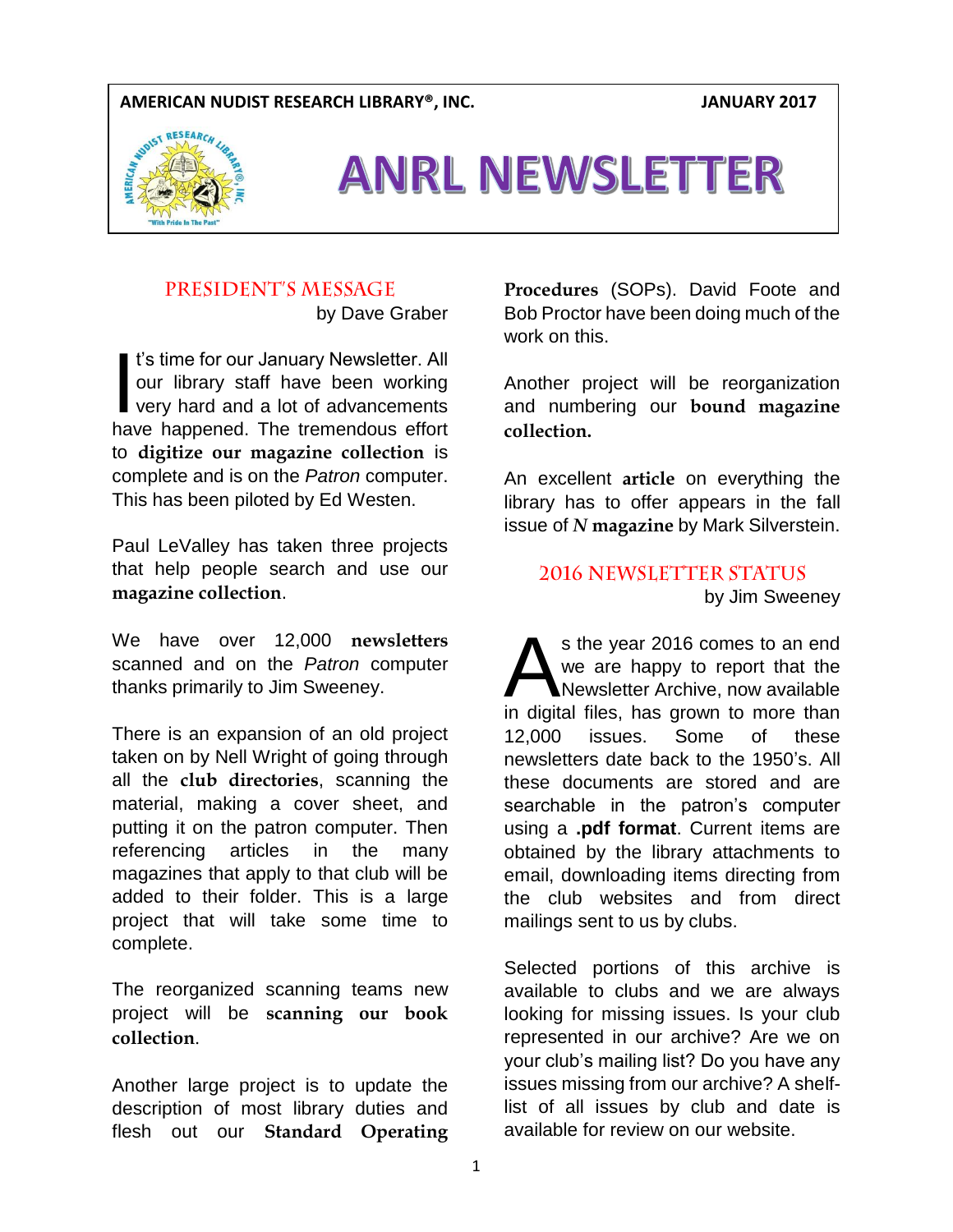

*Library Volunteers* 2016 Christmas Party [Gary Wright, Nell Wright, Edward Waller, Roe Ostheim, Dave Graber]

# A WHOLE CLASS COMES TO THE **LIBRARY**

by Paul LeValley

his fall, professor Mark Kamrath of UCF conducted a graduate seminar on images of the body in This fall, professor Mark Kamrath of<br>UCF conducted a graduate<br>seminar on images of the body in<br>American Literature (the subject of a book he hopes to publish in the next few years). Only six students signed up for the course. Four of them came on a field trip to the library to do research.

One young woman researching nudity in religion wrote back to us, "Thank-you for the contact information and for all your help yesterday with my research topic. At the ANRL, I was able to find many secondary sources of value for my research topic on nudism, gender, and Christianity, with the help of the library staff. My experience here as a class field trip (The Body and Natural Rights in American Literature), was well worth the trip, and I imagine I will be back in the

near future to keep pursuing topics of interest."

A young man exploring the legal aspects of nudity wrote back, "Thanks for hosting us a couple of weekends ago, and I'm sorry for my delay in getting back to you. I found the visit enlightening, productive, and really enjoyable. The library was fantastic—small and intimate, yet full of cultural insights. I really appreciated the chance to ask you questions and learn a bit of the history of naturism."

We had less to offer the two women who were looking for information on mermaids and witches. But their professor wrote, "Just a quick note to say THANKS for the library presentation and your generous help with finding student paper materials. You were great."

Just two days later, we had a freshman from the same college here on a cultural immersion project. He had been instructed to look into the philosophical foundations of the movement. We had tons of stuff for him. He wrote back, "Thank-you so much for helping me with my Field Study paper by allowing me to visit your facilities and interview the people in the Naturism subculture." We have requested copies of all these research papers.

We have never had so many serious researchers at one time, and on official college projects at that. This is a step up for us.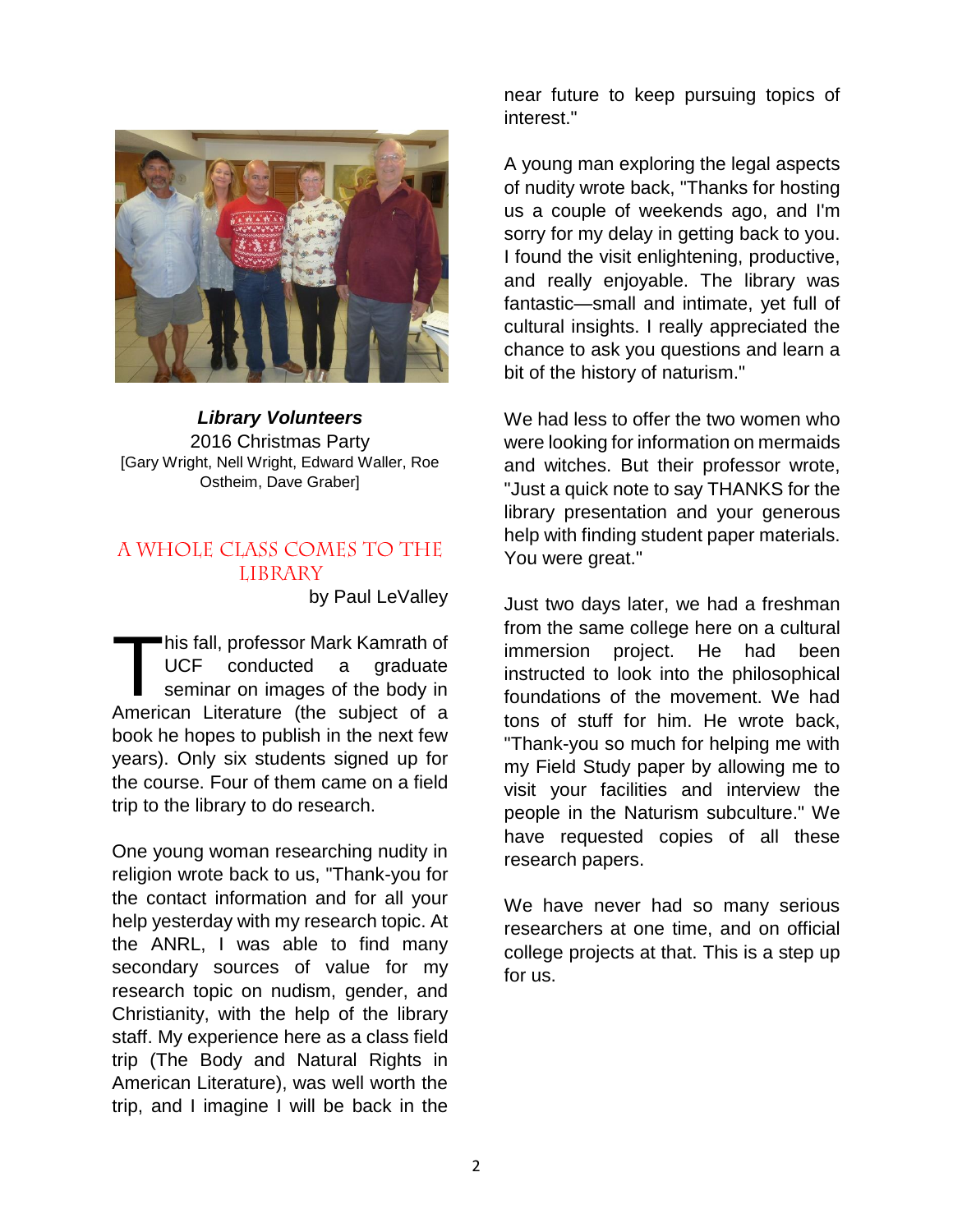# **INTRODUCING A WORLDWIDE HISTORY OF THE NUDE**

by Paul LeValley

have been asked to write a few words about my big new book, *Art Follows Nature: A Worldwide History of the Nude*. I plan to donate a copy to the library for those who cannot afford it.  $\overline{\phantom{a}}$ 

Meanwhile, library patrons can read the original versions of these chapters as they appeared in *Naturally* magazine for approximately 20 years. The color quality is much improved in the book and includes many additional illustrations over 700 in all.

At 572 pages the book is comprehensive, covering Egypt, India, China and Japan, Greece and Rome, the Middle East, Africa, and the Pacific—plus every period of Western history from Medieval to present. Full-color art books of this quality are expensive, so this one runs \$99.90.

To appreciate the commentary, you can read sample pages (and order books) by going to the contract of the contract of the contract of the contract of the contract of the contract of the contract of the contract of the contract of the contract of the contract of the contract of the contract of the c

**http://www.paullevalley.com/books/5 d-afn-samplepages.html.**

# ALL IN A DAY AS A LIBRARIAN by Becky Silverstein

Several months ago I was working<br>
in the American Nudist Research<br>
Library and the other librarian on in the American Nudist Research Library and the other librarian on duty, Edward Waller, and I received a phone call from Mr. Piers Gelly of Charlottesville, VA. He informed us that he was working on a podcast called *Cellar Door* that he hosts and produces for the Chipstone Foundation. This

episode would be about the history of pockets. It occurred to him that nudists must have some thoughts on the subject, specifically what to do if you have no pockets! Edward and I both spoke to him on the phone that day to help him with his research and were recorded doing so. That's what good librarians do. Then we both promptly forgot about it. At last the podcast was published, so Mr. Gelly sent an email to the ANRL with a link to the podcast. After I listened to it, I thought that Edward and I sounded much better than we remembered! It was a very interesting podcast, and I thought it was worth sharing with others. If you would like to listen to this episode of the podcast or just read the entire transcript of the episode, you can find it at http:/chipstone.org/podcast.php/108/Epi sode-4:-Pockets/

# MAGAZINE SCANNING PROJECT **ENDS**

by Ed Westen, Coordinator

ift the glass platen, put a magazine in the holder, lower the platen, push **ENTER, wait for the two cameras** ift the glass platen, put a magazine<br>in the holder, lower the platen, push<br>ENTER, wait for the two cameras<br>to take their pictures, lift the platen, turn the page, lower the platen, repeat, repeat, repeat 237,000 times and scanning 11,494 magazines is finished. Edit, crop and sharpen the 474,000 images and compile them into complete magazines, make the magazine files searchable using OCR software and the processing is done. Upload the finished files to the patron computer and all the data to the external hard drives and the project is complete. It has taken five years and more than five thousand hours of work and it's done.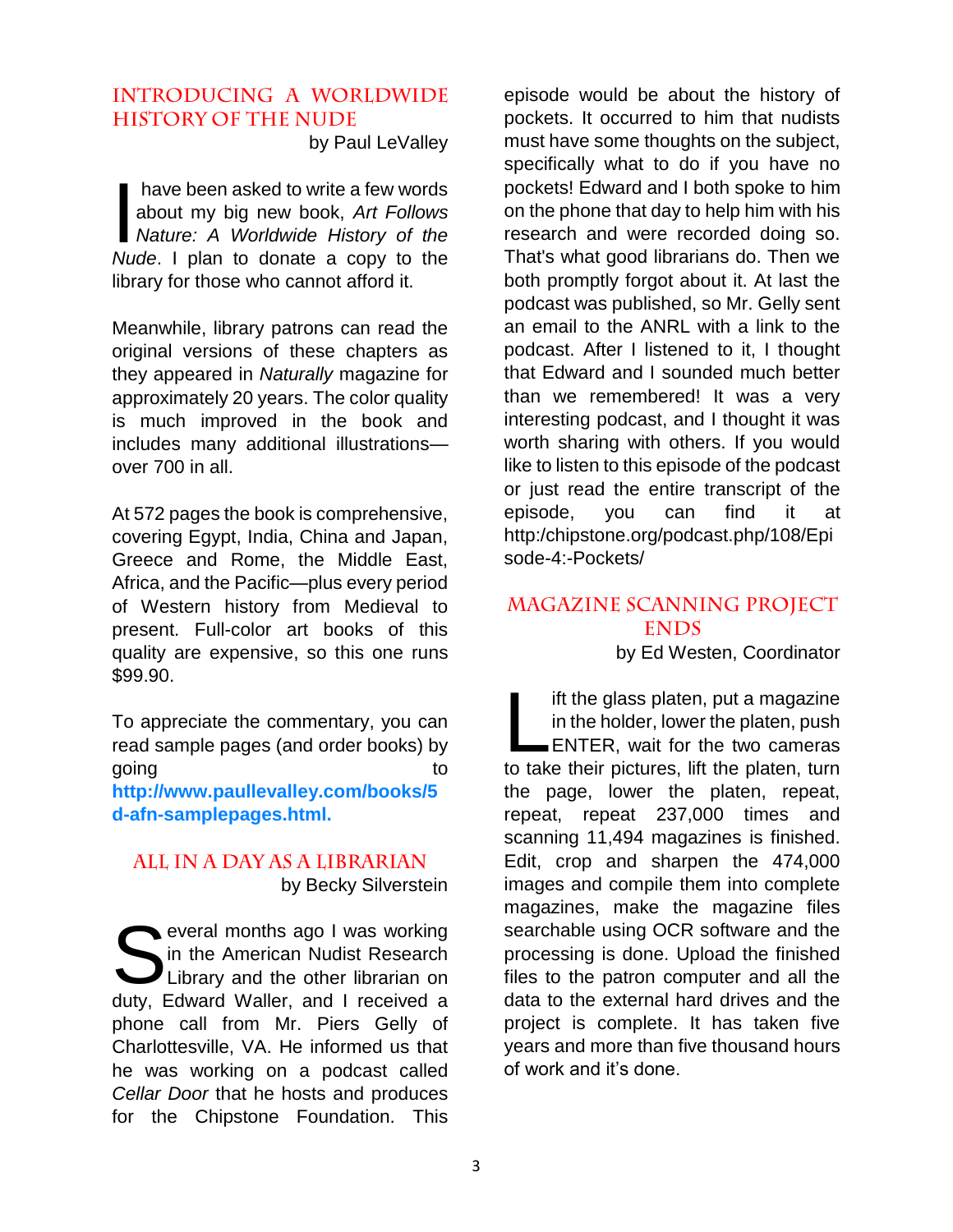The volunteers who worked so hard: Todd Ash, Tom Bergen, Terry Crump, Mark Silverstein, Gail Witherspoon, Gary Wright scanning; Lou Cook and myself processing; Dave Graber, Sue Nathan and Roger Vonland helping with sorting and inventory all did a fine job Edward Waller helped with 'quality control' and Roe Ostheim paid the bills. We can all be proud of the achievement.

#### **LIBRARY VOLUNTEERS**

by Roselene Ostheim, Treasurer

have been volunteering at the library since January 2003 and have seen people come and go. There are just a have been volunteering at the library<br>since January 2003 and have seen<br>people come and go. There are just a<br>few of us left from that early date. It is a pleasure to work with this group who have made so many smart changes to the library. It is my pleasure to say that Dave Graber, the President, has done a fabulous job. Recently we had a gettogether for the holidays and everyone attended. It was a nice time had by all and was nice to get everyone together in one spot. As we are all volunteers and don't work on the same days this gathering was most welcome. I want to thank all of the members, and others, who contribute to the library and hope you have a **HAPPY AND HEALTHY 2017.** 



*Library Volunteers* 2016 Christmas Party [Mark Silverstein, Gary Wright, Ed Westen, Jim Sweeney, Terry Crump, Bob Proctor, Todd Ash]

# FOUR PROJECTS ON OUR WEB **SITE**

by Paul LeValley

ince moving to Cypress Cove a year-and-a-half ago, I have been involved in four library projects Since moving to Cypress Cove a<br>
year-and-a-half ago, I have been<br>
involved in four library projects<br>
that now appear on our web site. I found myself in charge of compiling staff bios. You can read them at http://anrl.org/staffbios.

At the same time, I was making a list of gaps in our magazine collection. It is posted at a new state at a contract at a contract and a contract at a contract at a contract at a contract at  $\alpha$ http://anrl.org/ANRL\_PDF/Reports/2015 -11-19-Thu-anrl-gaps.pdf. When the new Naturist Education Foundation Research Library was announced, we were ready with our wish list for some trading of surplus issues. We are now waiting for them to catch up with us.

Third project: Bibliography. While searching for gaps, I noticed that most of our best scholarly magazine articles appeared in the 1960's. That was because of a 1957 court case that declared even pornography is legal - if the publication included something "of redeeming social importance." All through the '60s, many nudist magazine editors made sure they included one scholarly article in each issue. Since that bibliography was posted on our web site in July, I have worked on expanding it by searching through two old library card indexes and magazines of recent decades. The expanded version is now posted at a structure at a structure at a structure at a structure at a structure at a structure at a structure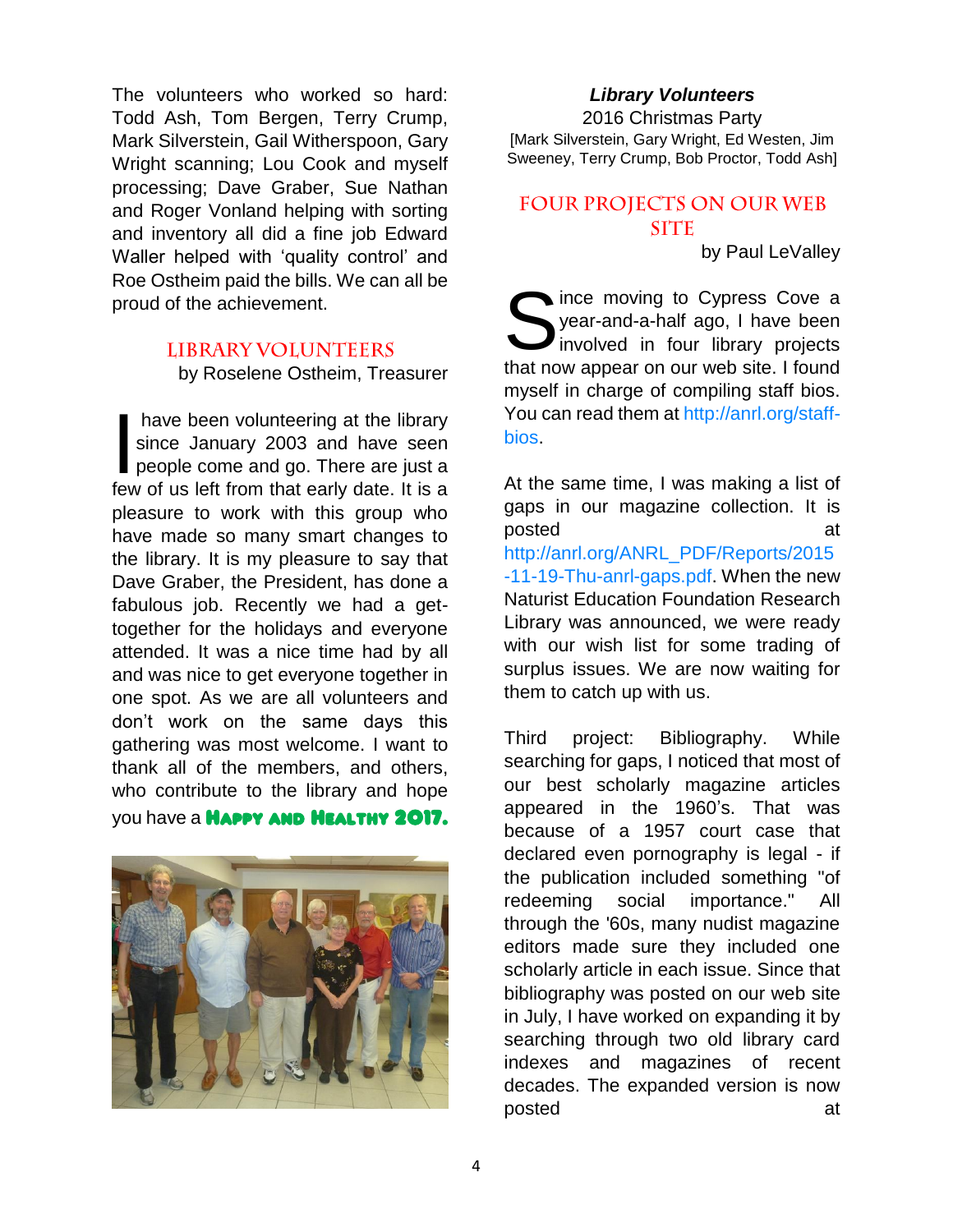# http://anrl.org/ANRL\_PDF/Reports/anrlscholarlymag.pdf.

Researchers are doing their homework and coming into the library with a wellfocused list of articles they want to see. Mark Storey, head of the NEF library, has written, "This is a huge task and wonderfully done. Thank you! This is a major contribution to nudist/naturist scholarship, and I expect that it will save countless hours for thoughtful folks doing research with these important primary documents. I'm getting tired of "scholars" using the same poorly informed university press materials, when so much of the nudist/naturist voice has been ably presented in our house periodicals. This bibliography will be useful for many, and for years to come."

Frequent researcher Carl Hild said, "Thank you for doing the ANRL magazine bibliography. It is a wonderful resource not only for [Professors and Researchers] SIG members, but for anyone interested in learning about nudism and naturism." And longtime researcher Ronna Krozy added, "You have done a yeoman's job with the bibliography."

Fourth project: Tables of Contents. Before my time, library scanners put together tables of contents of the dozen most popular nudist magazines. But because we do not broadcast other people's naked pictures without permission most of those pages needed cropping before we could put them on our web site at http://anrl.org/tablescontents. Now I am doing more magazines. If there is a magazine whose tables of contents you want us to post next, please let us know.

# **GIFTING TO THE LIBRARY** by Lou Cook

want to thank the many people that have given books, magazines and want to thank the many people that<br>have given books, magazines and<br>DVD and VHS tape to the library. Your gifts make the library a living growing wonderful place for people of all ages to learn about nudism. I know we all have treasured material that is valuable to us. We have started a new *gifting program*. Many of us nudists have printed material tapes and DVDs about the history of Nudism. When we pass and go to that nudist resort in the sky our heirs don't know what to do withal these things so they may go in the trash. I want to let you know that we have a place for your nudist material to be preserved and enjoyed by others. We are also hoping that some of that material will fill the areas where we are missing material. If you donate these items in some way it will make it easier for those left behind to know what to do with the items. You can get the stickers seen below for no costs just by asking. Thank you again for the many donations.



*Library Volunteers* 2016 Christmas Party [Bob Proctor, Lou Cook, Becky Silverstein, Sue Nathan, Roger Vonland] MISSING Volunteers: Barb Westen, Tom Bergen, David Foote